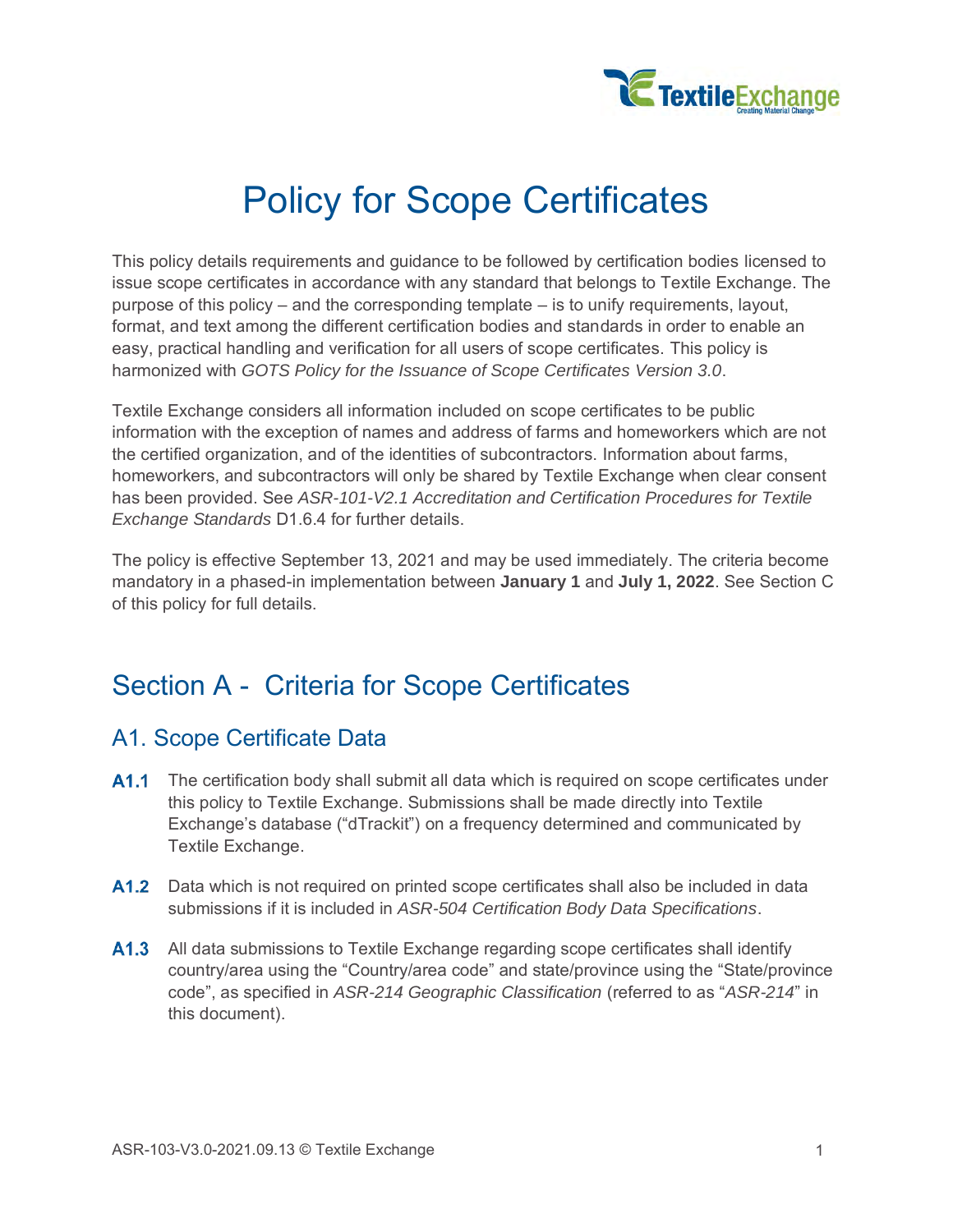

# A2. Document Structure

- **A2.1** The scope certificate shall be issued by the certification body using the most recent version of the template *ASR-204 Template for Scope Certificates*. References to the "template" refer to this document.
- **A2.2** All template text (not highlighted) which appears on the template shall be included on each scope certificate, even if it is not directly referenced in this policy. All field text (highlighted in grey) shall be replaced by the applicable data. All instruction text (highlighted in light green) shall be deleted.
- A2.3 Information from the cover page shall be contained on a single page. Information from the products and facilities pages may be contained on multiple pages if necessary.
- **A2.4** The scope certificate template may be modified to use an alternative font or add graphical elements to reflect the certification body's branding.
- <span id="page-1-0"></span>This policy refers to the use of terminology and codes specified in *ASR-213 Material, Processes, & Products Classification* (referred to as "*ASR-213*" in this document). *ASR-213* allows for use of User Specific Terms under specified conditions.

## A3. Standard Formats

- **A3.1** The official scope certificate shall be published in English. An unofficial translated version may also be prepared by the certification body. Translations may be provided to the certified organization, but they are to be clearly identified as for informational purposes only (e.g. a non-English version shall not be digitally signed). Bilingual or multilingual scope certificates are not allowed.
- <span id="page-1-1"></span>The lists of countries/areas and states/provinces from *ASR-214* shall be used when listing addresses of facilities. The exact names of geographic areas (country/area and state/province) should match the "Country/area name" and "State/province name" in *ASR-214*.
- EXAMPLE: Puerto Rico is specified as a separate country/area from the United States in *ASR-214* and therefore shall not be specified as part of the United States. When referencing the United States on a scope certificate, it is preferred to say "United States" though "United States of America" or "USA" are also acceptable.
- <span id="page-1-2"></span>A3.3 Dates shall be specified using the ISO 8601 format: YYYY-MM-DD, e.g. 2021-07-01.
- <span id="page-1-3"></span>A3.4 When writing numbers, the "." character shall be used as a decimal point, and the "," character shall be used as a thousands separator. e.g., 12,345.67.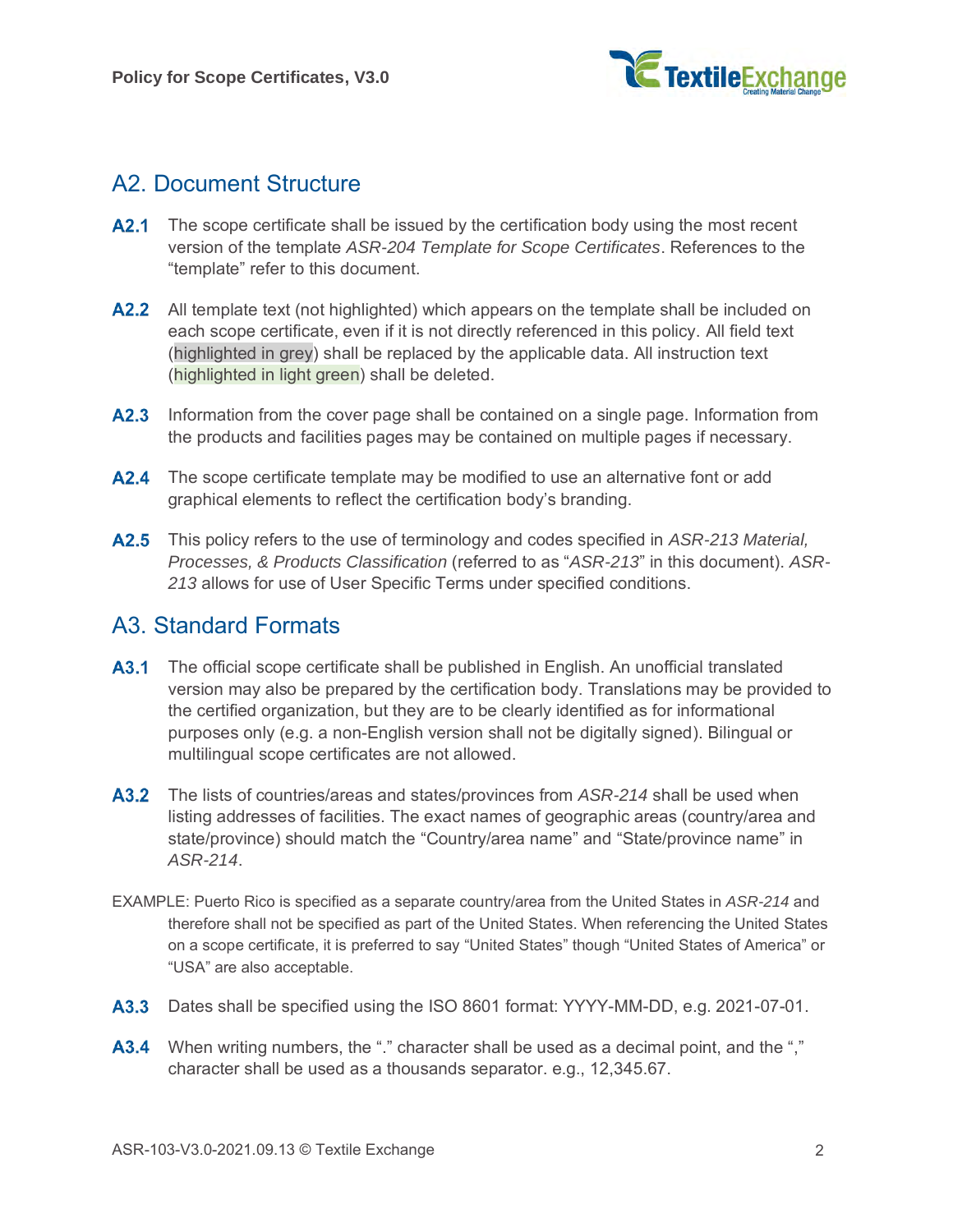

# <span id="page-2-1"></span>A4. Certificate Authentication

- A4.1 The scope certificate shall be issued as a digital document in PDF format.
- A4.2 The certification body shall inform Textile Exchange of how their certificates can be authenticated. Textile Exchange will publish information about how certificates can be authenticated online at [www.TextileExchange.org/Certificates](http://www.textileexchange.org/Certificates), which is referenced on the certificate. One or more of the following alternatives shall be used by each certification body:
	- **A4.2.1** A specific email address from which the certification body will respond to confirm certificate validity within two business days;
	- **A4.2.2** The address (URL) of a single web page which can be visited to look up valid certificates;
	- **A4.2.3** A reference that a URL will be provided on each certificate (either as text or as a QR code), and specification of the domain name in the URL;
	- **A4.2.4** A statement that the cryptographic signing certificate may be used for authentication, together with the specification of the name of the certificate authority which issued the cryptographic signing certificate (see [A4.3\)](#page-2-0) and the company name of the holder of the cryptographic signing certificate; or
	- **A4.2.5** Another method of authentication approved by Textile Exchange.
- NOTE: Textile Exchange intends to launch a public scope certificate database which will be able to be used for authentication in the future.
- <span id="page-2-0"></span>**A4.3** If the certification body is using digital signing to allow for authentication of the certificate, the PDF document shall be signed by means of a cryptographic certificate issued by a certificate authority or trust service provider which is specified on the Adobe Approved Trust List (AATL) or which is derived from a certificate authority on the AATL. The signature shall be applied with permissible operations on the document restricted to reading and printing. No further operations shall be allowed after signing. The holder of the cryptographic signing certificate may be the certification body itself or it may be a trust service provider.
- NOTE: For a current list of these certificate authorities see [https://helpx.adobe.com/acrobat/kb/approved](https://helpx.adobe.com/acrobat/kb/approved-trust-list1.html)[trust-list1.html.](https://helpx.adobe.com/acrobat/kb/approved-trust-list1.html)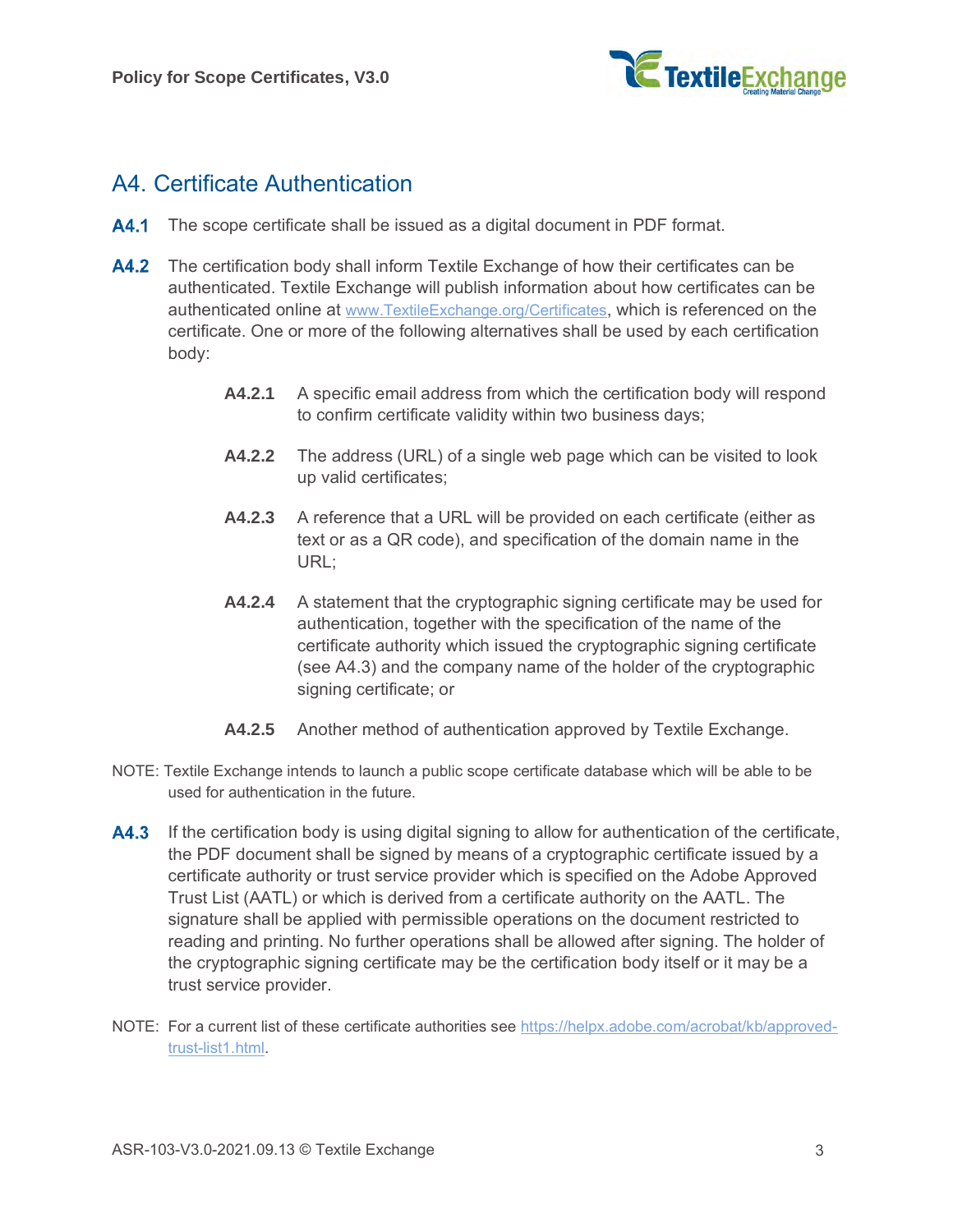

# <span id="page-3-0"></span>A5. Multi-Standard Scope Certificates

- **A5.1** A scope certificate may be issued for multiple standards provided that all of the following conditions are met. Otherwise, separate scope certificates shall be issued per Standard.
	- **A5.1.1** All auditing is conducted by one certification body;
	- **A5.1.2** All specified standards are Textile Exchange owned standards, and do not include use of the CCS for claims outside of Textile Exchange standards;
	- **A5.1.3** The main site is certified for all standards;
	- **A5.1.4** The same issue date and expiry date apply for all standards; and
	- **A5.1.5** Each raw material is assigned to a single raw material code.
- **A5.2** A multi-standard scope certificate shall include at least one product per specified standard and per facility.
- **A5.3** Supply chain scope certificates for the Responsible Animal Fiber standards (RWS, RMS, and RAS) shall always be issued as multi-standard scope certificates if more than one standard is used by the organization.
- **A5.4** Auditing requirements and site fees charged by Textile Exchange do not change whether a multi-standard scope certificate is issued or not.
- **A5.5** If certification is suspended for one or more but not all of the standards included on a multi-standard scope certificate, the suspended standard(s) shall be removed and the multi-standard scope certificate updated to exclude the suspended standard(s).

# Section B - Template

### B1. Cover Page

#### **B1.1 Header**

The certification body's letterhead including name and address shall appear in the header.

#### **B1.2** Title

The document shall be titled "Scope Certificate". Other terms (such as "Company Certificate" or "Certificate of Compliance") shall not be used.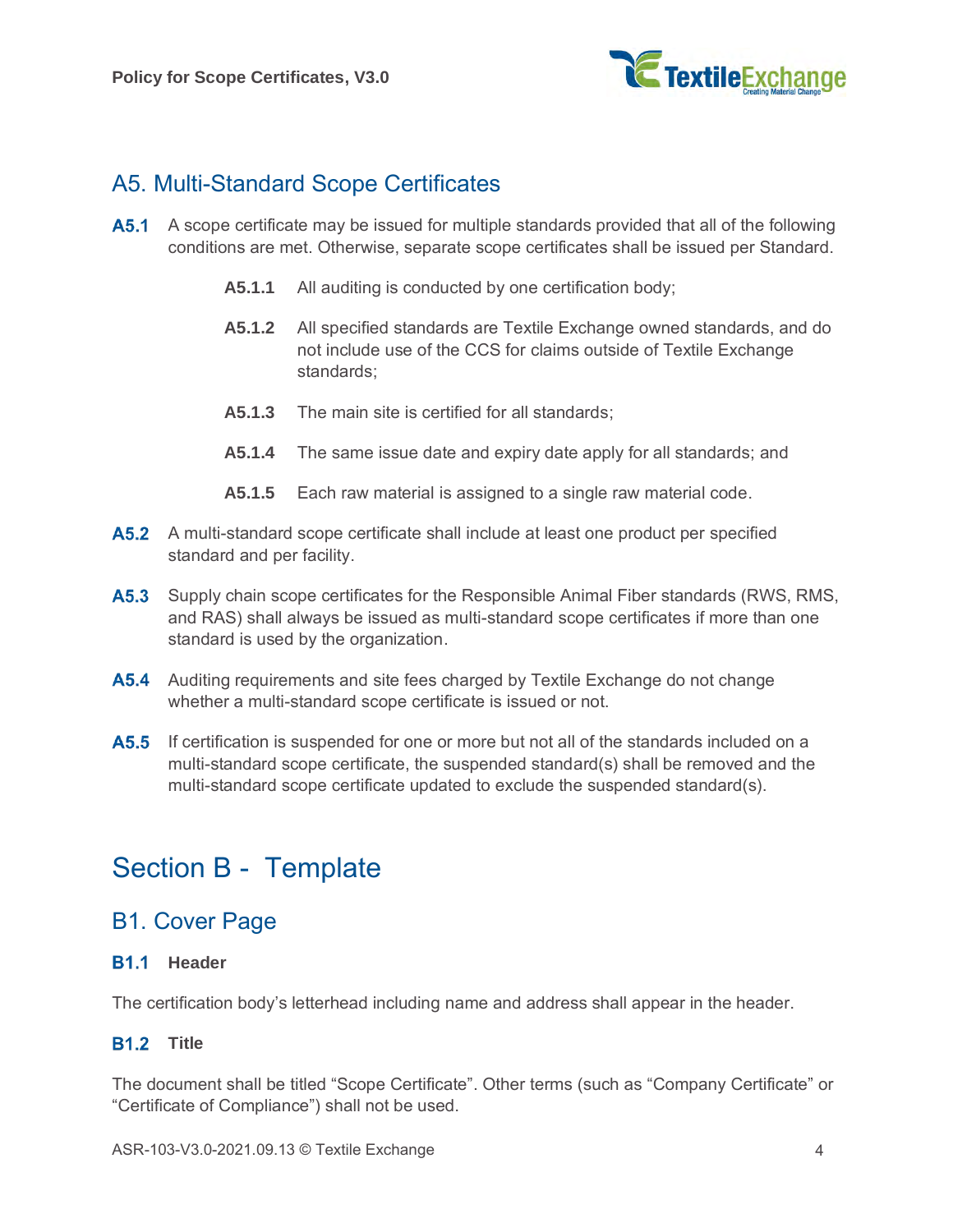

#### <span id="page-4-0"></span>**Scope Certificate Number**

Each scope certificate shall have a unique alphanumeric scope certificate number generated by the certification body.

- **B1.3.1** The scope certificate number shall begin with the unique threecharacter identifier assigned to the certification body by Textile Exchange. Each certification body's assigned licensing code is "CB-", followed by the identifier.
- **B1.3.2** The scope certificate number should include the standard acronym for single-standard scope certificates, "RAF" for multi-standard scope certificates for RAF standards only, or "MUL" for other multi-standard scope certificates.
- **B1.3.3** Upon each recertification of an organization, a new scope certificate number shall be issued. Each scope certificate number shall be unique.

EXAMPLE: A suggested example format for scope certificate numbers is CB-License\_Number-Standard-YYMM. A GRS scope certificate issued in July 2021 to an organization with license number TE-12345678 by a certification body with licensing code CB-ABC would then be ABC-12345678- GRS-2107. This is an example only and is not a required format.

#### <span id="page-4-1"></span>**B1.4 Certified Organization**

The name and address of the certified organization shall be specified. If there is more than one site included in the scope certificate, the information of the main site shall be provided.

#### <span id="page-4-2"></span>**B1.5** License Number

The certification body shall assign a license number which is generated by the Textile Exchange's system to each certified organization.

- **B1.5.1** The license number shall be in a format of "TE-" followed by an eight digit number, which may include leading zeros.
- **B1.5.2** The license number shall not be changed upon recertification of the organization, or upon transfer of the organization from one certification body to another.
- **B1.5.3** If an organization holds multiple scope certificates for Textile Exchange standards, or holds a multi-standard scope certificate, only one license number shall be issued per certified organization.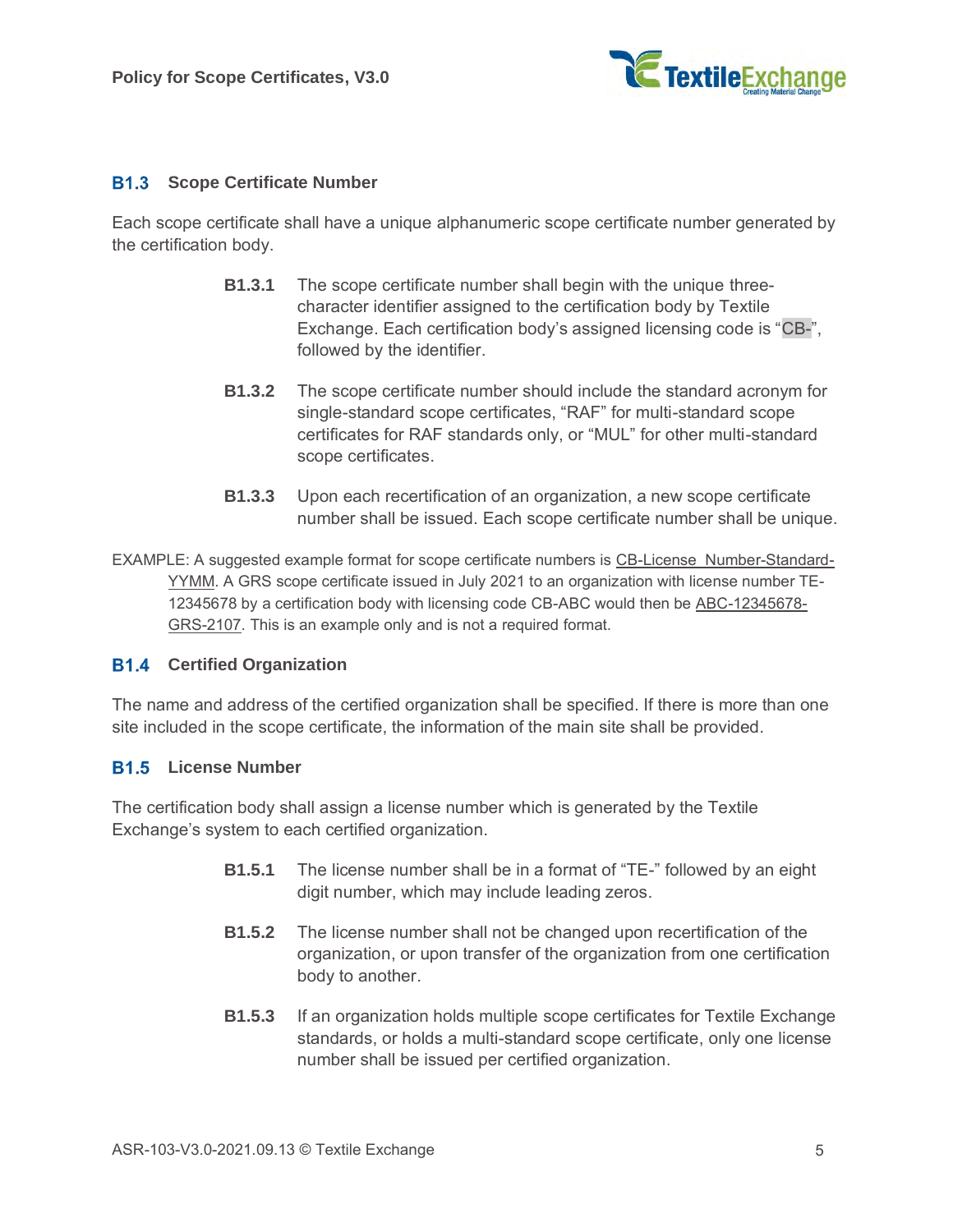

#### <span id="page-5-0"></span>**B1.6** Standard

The standard according to which the scope certificate is issued shall be named.

- **B1.6.1** Standard names shall appear as follows:
	- a. Organic Content Standard (OCS);
	- b. Global Recycled Standard (GRS);
	- c. Recycled Claim Standard (RCS);
	- d. Responsible Down Standard (RDS);
	- e. Responsible Wool Standard (RWS);
	- f. Responsible Mohair Standard (RMS);
	- g. Responsible Alpaca Standard (RAS);
	- h. Content Claim Standard (CCS), for approved generic claims using the CCS (e.g. country of origin); or
	- i. The name of the applicable certification standard for claims to non-Textile Exchange standards using the CCS.
- **B1.6.2** The name of the standard shall be specified based on the claims being made.
- <span id="page-5-1"></span>EXAMPLE: A scope certificate for a garment factory which includes RCS products would name Recycled Claim Standard (RCS) as the applicable standard, even though the garment factory is audited to the CCS.
	- **B1.6.3** The "Name of program" shall be specified as follows:
		- a. "Responsible Animal Fiber" for RWS, RMS, and RAS; or
		- b. "Content Claim Standard (CCS)", for claims to non-Textile Exchange standards using the CCS.
		- c. In all other cases, the line "Name\_of\_Program covering" shall be deleted.
	- **B1.6.4** The version of the standard that the scope certificate is being issued against shall be included after the name of the standard.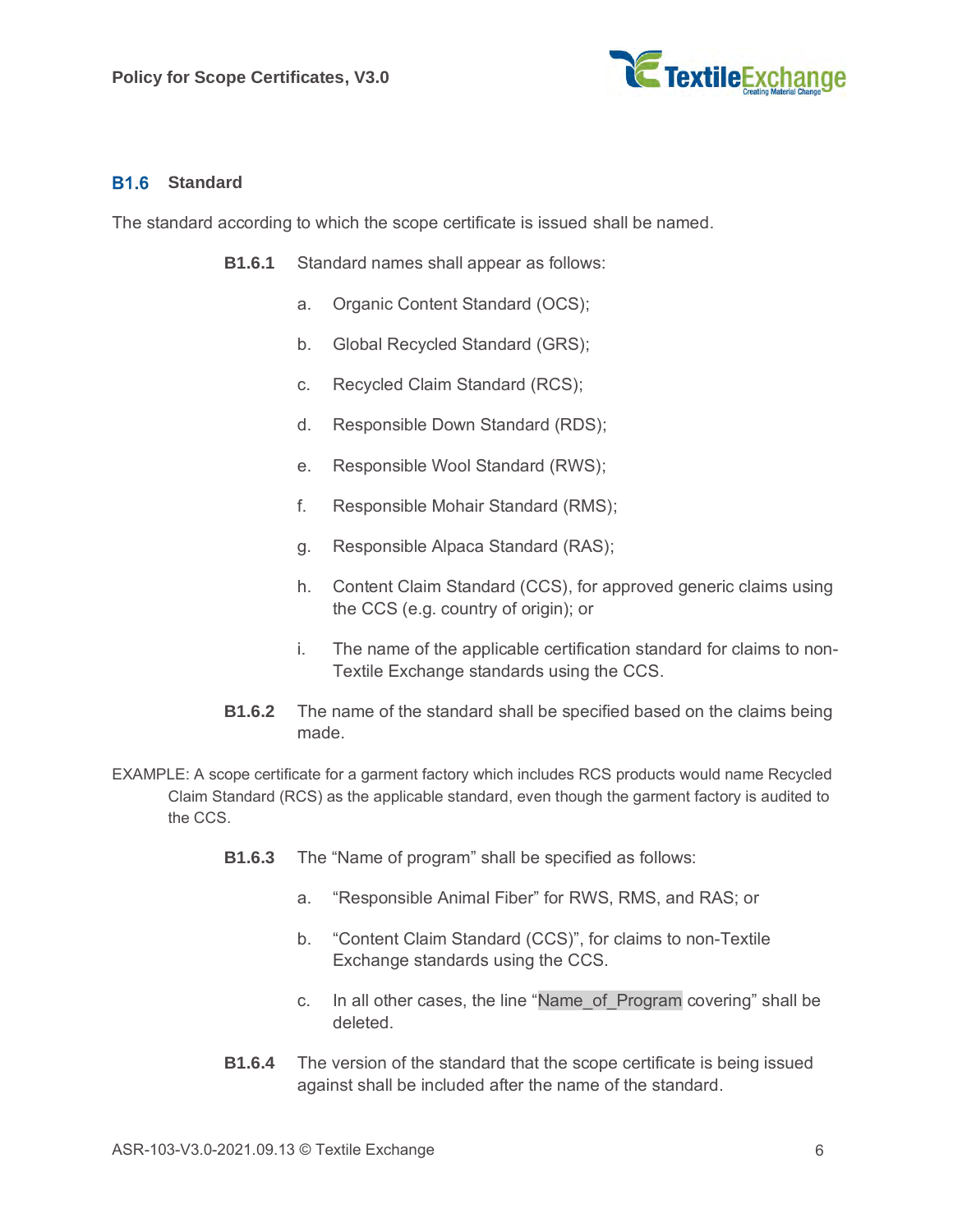

#### **B1.7 Product Categories**

The certified product categories that the certified organization is certified to offer under the Standard shall be named using the product category terms in *ASR-213*. The applicable codes shall be specified in parentheses.

NOTE: More detailed product information appears on the products page of the scope certificate.

#### **Processing Categories**

The processing categories that are included within the scope of certification shall be named using the process terms in *ASR-213*. The applicable codes shall be specified in parentheses.

> **B1.8.1** If any processing categories may be conducted by a subcontractor under the scope of the certificate, these processing categories shall be marked with an asterisk.

NOTE: A full list of subcontractors appears on the facilities page of the scope certificate.

#### <span id="page-6-0"></span>**B1.9** Audit Criteria

The audit criteria documents, including the version number for each, shall be listed as follows:

- **B1.9.1** The primary standard(s) used for the audit shall be listed.
	- a. Organic Content Standard;
	- b. Global Recycled Standard;
	- c. Recycled Claim Standard;
	- d. Responsible Down Standard;
	- e. Responsible Wool Standard;
	- f. Responsible Mohair Standard; and/or
	- g. Responsible Alpaca Standard.
- **B1.9.2** The "Content Claim Standard" shall be listed for all audits which include evaluation to the CCS.
- **B1.9.3** The "Textile Exchange Standards Claims Policy" shall be listed for all audits.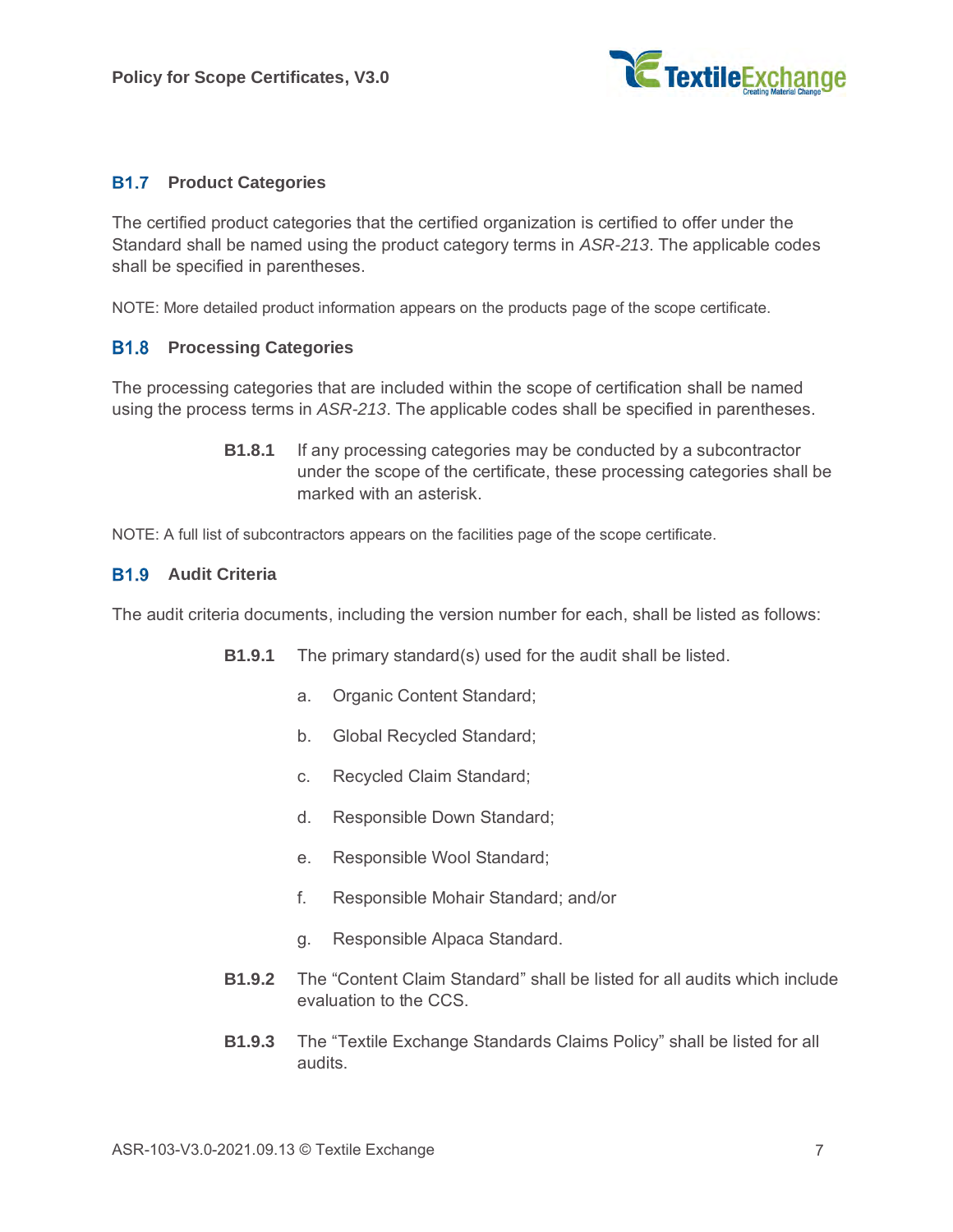

EXAMPLE: For an OCS garment factory, the audit criteria would appear as follows: Audit Criteria: Organic Content Standard V3.0 ; Content Claim Standard V3.0 ; Textile Exchange Standards Claims Policy V1.1

#### **B1.10 Validity and Issuance Dates**

The validity period shall not exceed one year from the date of issue, except for RAF farm scope certificates, which shall not exceed three years from the date of issue.

- **B1.10.1** The initial scope certificate shall be issued for exactly three years (RAF farm) or one year (all other standards). The date (month and day) when the initial scope certificate is issued shall be designated as the anniversary date.
- **B1.10.2** Following a recertification, the scope certificate shall be issued with an expiry date one day before the anniversary date. This includes recertification with a different certification body.
- **B1.10.3** If an organization has a gap in certification of up to 180 calendar days, the anniversary date from the previous scope certificate shall be maintained. A new anniversary date shall be assigned following a gap in certification of more than 180 calendar days.
- **B1.10.4** The date of issue (anniversary) shall not be changed if a scope certificate is updated during the validity period to update the scope.
- <span id="page-7-0"></span>**B1.10.5** The date the scope certificate was last updated shall be specified. Updates include changes to the lists of products, sites, and subcontractors. If no updates have been made since the scope certificate was issued, the last updated date shall be the same as the date of issue.
- **B1.10.6** All RAF farm scope certificates shall be issued for approximately three years, including when there is a gap during the recertification process. One- and two-year scope certificates are not allowed for RAF farm.

#### **B1.11 Authorization**

An authorization statement shall appear at the bottom of each page of the scope certificate.

- **B1.11.1** The authorization statement shall include:
	- a. Place and Date of Issue;
	- b. Signature of Authorized Person;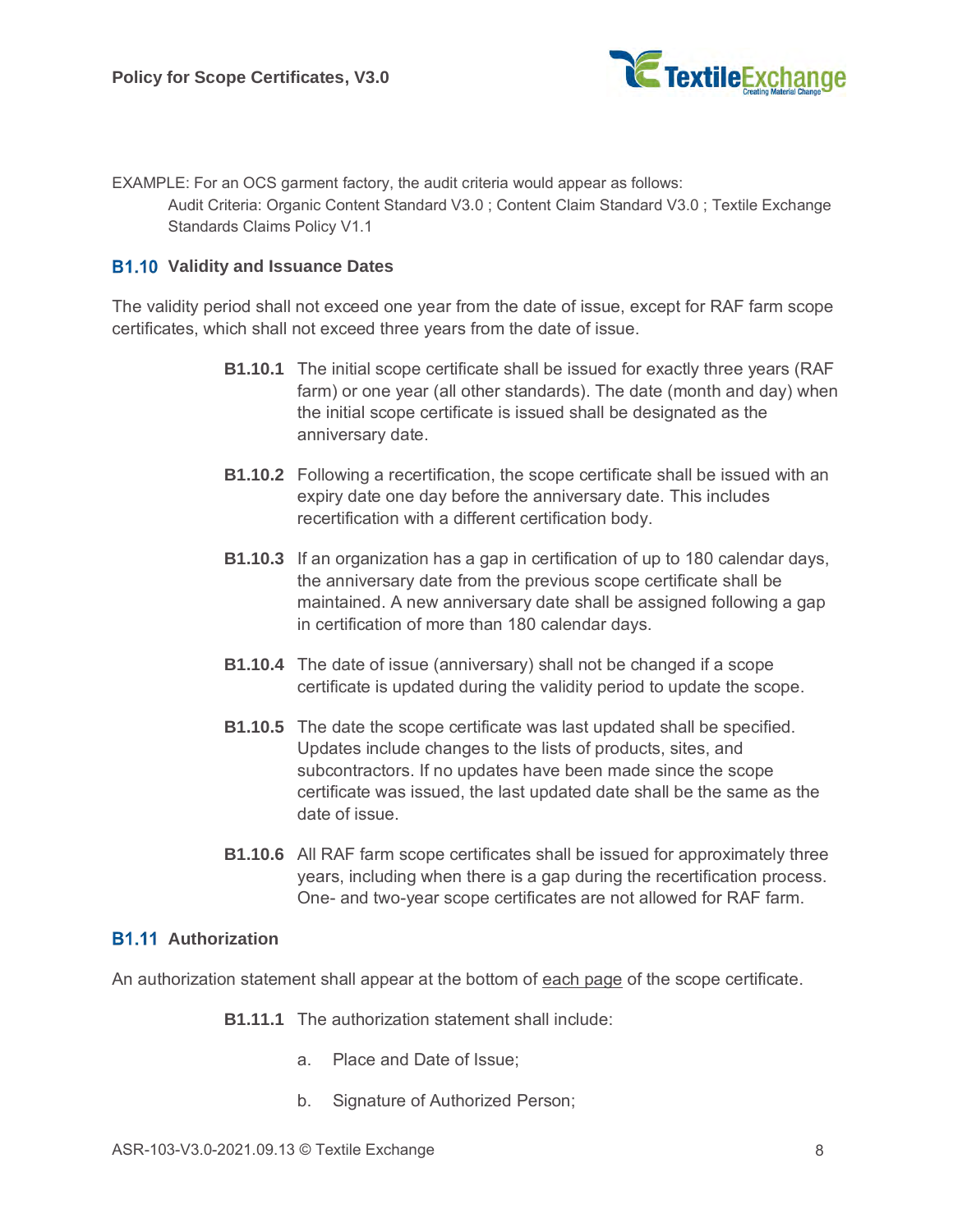

- c. Name of Authorized Signatory;
- d. Certification Body Stamp or Logo; and
- e. Standard Logo(s).
- **B1.11.2** The standard logo(s) shall be limited to the logo(s) which products included on the scope certificate are eligible to be labeled with, with the following exceptions:
	- a. For claims to non-Textile Exchange standards using the CCS, the applicable standard logo shall be included and the CCS logo may be included; and
	- b. For generic claims to non-Textile Exchange standards using the CCS (e.g. country of origin), the CCS logo shall be included.

#### <span id="page-8-0"></span>**B1.12 Licensing and Accreditation Body**

The statement "Certification Body Licensed by: Textile Exchange" shall be included along with the certification body's licensing code. The applicable accreditation body and the certification body's accreditation number shall be stated. The logo of the accreditation body shall not appear on the scope certificate.

> **B1.12.1** If the certification body is in a grace period, the statement about accreditation shall be removed.

#### <span id="page-8-1"></span>**B1.13 Inspection Body**

The name of the certification body's office or subcontractor who conducted the organization's audit shall be specified. This shall only be the same as the certification body name if the certification body's main office managed the audit directly.

#### <span id="page-8-3"></span>**B1.14 Auditors**

The identification numbers of all auditors who conducted auditing tasks during the organization's most recent full audit shall be specified. Identification numbers shall be obtained from Textile Exchange's auditor registration system.

#### <span id="page-8-2"></span>**B1.15 Declarations**

A declaration as follows shall be included at the bottom of the first page, as specified on the template. "Name\_of\_Standard(s)" shall be replaced with the name(s) of the applicable standard(s).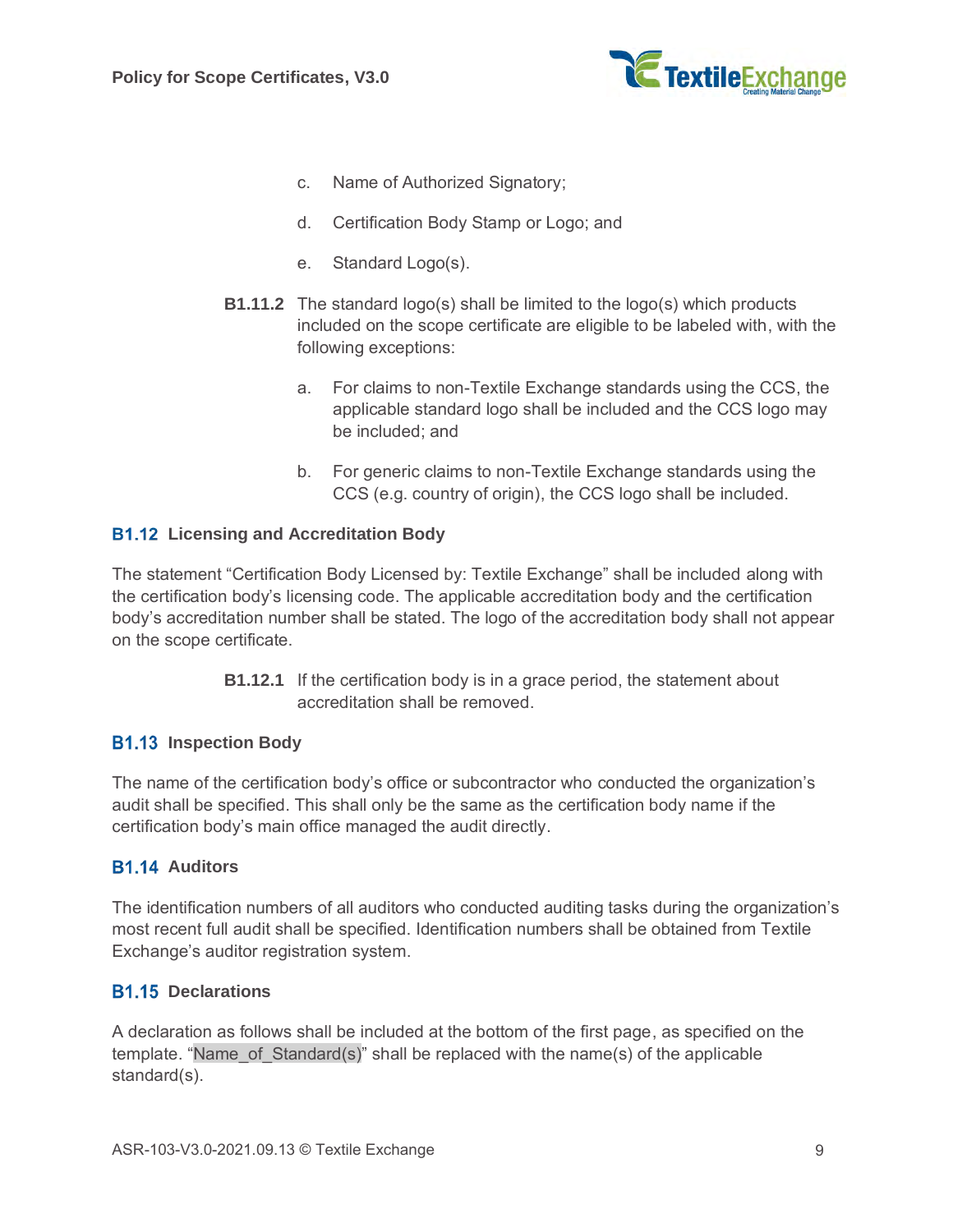

"This scope certificate provides no proof that any goods delivered by its holder are Name of Standard(s) certified. Proof of Name of Standard(s) certification of goods delivered is provided by a valid transaction certificate (TC) or equivalent covering them."

The issuing body may withdraw this certificate before it expires if the declared conformity is no longer guaranteed.

To authenticate this certificate, please visit [http://www.TextileExchange.org/Certificates.](http://www.textileexchange.org/Certificates)"

- **B1.15.1** In addition to the prescribed wording, the certification body may decide to add a declaration that references any stipulations of the contract with the certified organization and/or clauses of the certification body's scope specific procedures.
- NOTE: The words "or equivalent" in the declaration statement above refer to Textile Exchange's upcoming electronic traceability platform which will provide an alternative to transaction certificates.

#### **B1.16 Footer**

The footer of each page of the scope certificate shall include:

- **B1.16.1** One of the following version statements:
	- a. "This electronically issued document is the valid original version"; or
	- b. "This translation is provided for information purposes only." if the document is in any language other than English.
- **B1.16.2** The license number of the certified organization; and
- **B1.16.3** Page number in the format "Page X of Y" where 'X' is the current page and 'Y' is the total number of pages.

### B2. Products Page

#### **B2.1** Header

Starting on page two of the scope certificate, the header of each page shall include:

- **B2.1.1** The certification body's letterhead, including name and address;
- **B2.1.2** The scope certificate number (see [B1.3\)](#page-4-0);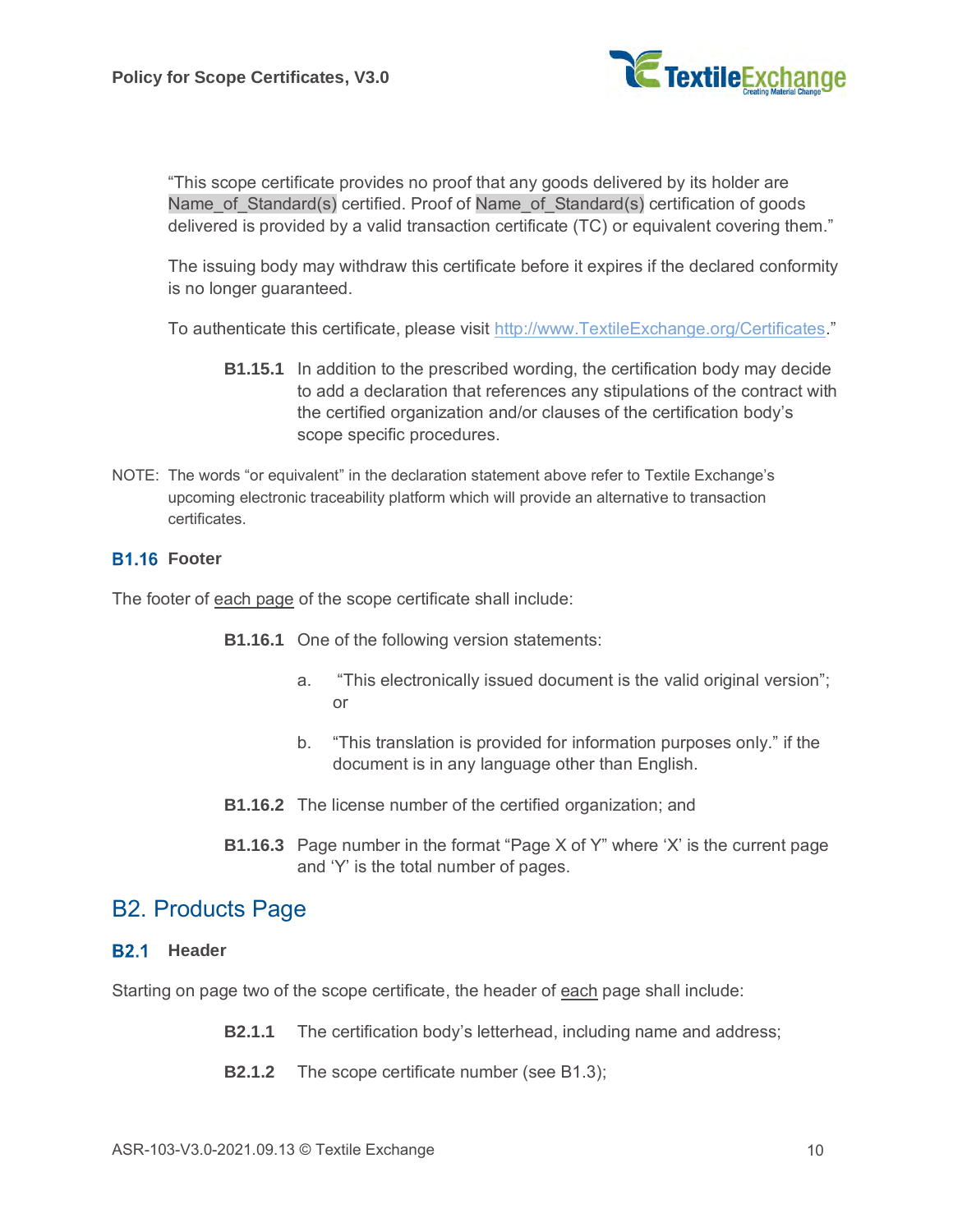

- **B2.1.3** The name of the certified organization (see [B1.4\)](#page-4-1); and
- **B2.1.4** The acronym(s) and version number(s) of the standard(s) (see [B1.6\)](#page-5-0).

#### <span id="page-10-0"></span>**B2.2 Products Appendix**

Products which the organization may process and/or sell as certified to the Standard shall be specified in the Products Appendix table.

> **B2.2.1** Each combination of product category, product detail, and composition shall be specified separately.

Example: A certified organization producing men's shirts and jackets either made with 100% Organic cotton or 95% Organic cotton and 5% Elastane shall be specified as four separate products in the product appendix. Product 1: Men's Apparel(PC0001) – shirts (PD0005) – 100% Organic Cotton (RM0104) Product 2: Men's Apparel (PC0001) – shirts (PD0005)– 95% Organic Cotton (RM0104), 5% Elastane(RM0160) Product 3: Men's Apparel(PC0001) – jackets (PD0001) – 100% Organic Cotton(RM0104) Product 4: Men's Apparel (PC0001) – jackets (PD0001)– 95% Organic Cotton (RM0104), 5% Elastane (RM0160)

- **B2.2.2** The product category and product details for each product shall be named using the product category, product details, and codes (in parentheses) in *ASR-213*. One product category and one product detail shall be specified per product specified.
- **B2.2.3** The material composition of each product shall include a list of raw materials, including both certified and non-certified materials, using the raw material terms and codes (in parentheses) in *ASR-213*.
	- a. Non-certified raw materials shall be specified using the "No attribute" raw material codes.
	- b. Generic material names shall be used (e.g. "cotton" rather than "Giza cotton"). Proprietary fiber names shall not be used.
	- c. Only raw materials which are present in the product shall be included. If a specific raw material may or may not be included, two separate products shall be specified.
- EXAMPLE: A site produces sweaters and hats which are made of responsible wool. The products are sometimes 100% wool and sometimes contain up to 10% acrylic. There are four products which need to be specified on the products appendix: Sweaters with 100% wool, sweaters with a woolacrylic blend, hats with 100% wool, and hats with a wool-acrylic blend.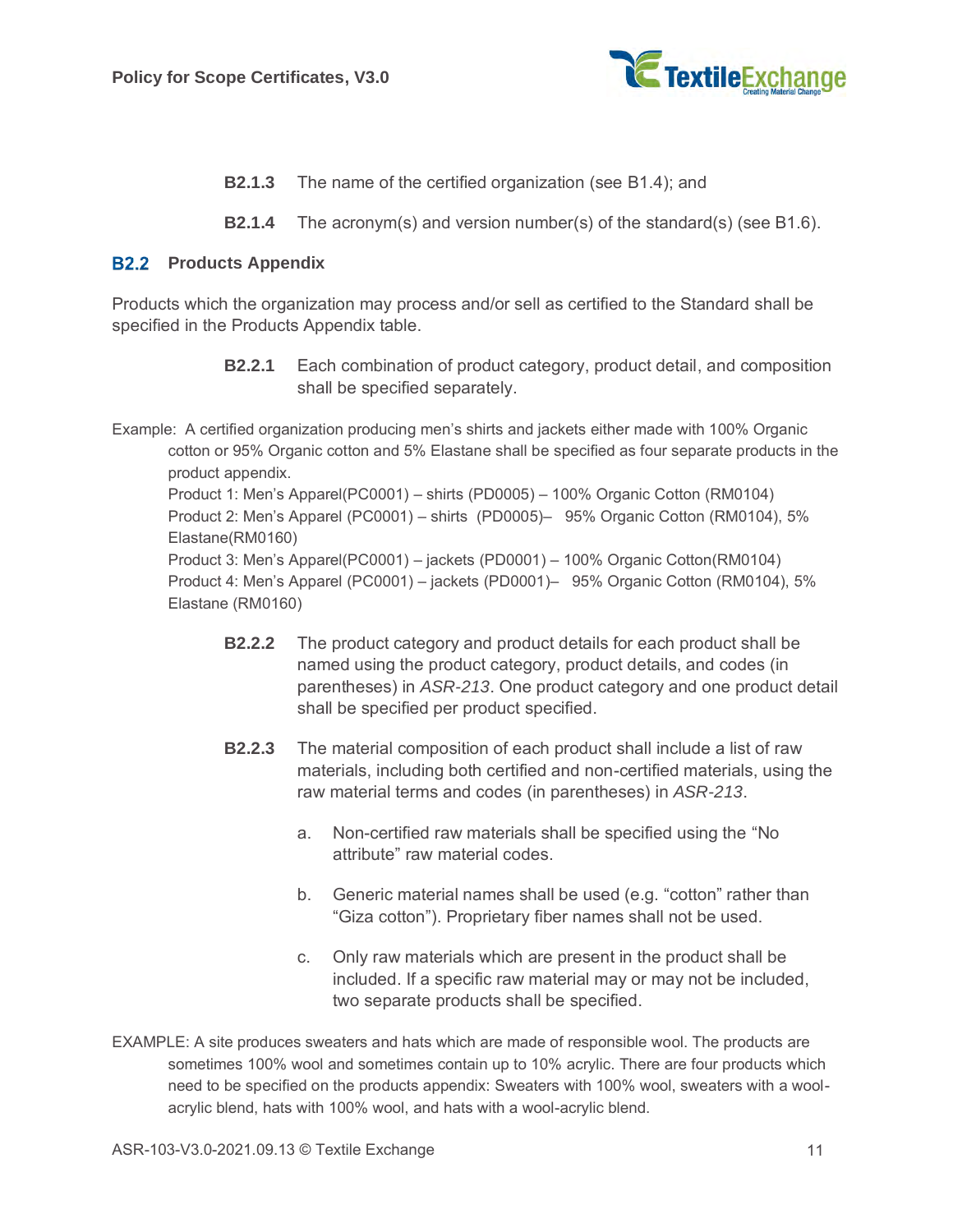

- **B2.2.4** The material composition shall address blend or mix percentages using one of the following options, which should be used consistently on the scope certificate:
	- a. Specification of the exact blend/mix percentage for each raw material;
	- b. Specification of a range of blend/mix percentages for each raw material; or
	- c. Omitting the blend/mix percentages.

EXAMPLE: Any of the following may be used for the same RCS product:

- 50% Recycled pre-consumer cotton (RM0106) + 50% cotton (RM0102);
- 20%-60% Recycled pre-consumer cotton (RM0106) + 40%-80% cotton (RM0102); or
- Recycled pre-consumer cotton (RM0106) + cotton (RM0102)
	- **B2.2.5** *Components* may be specified for *final products* only. Where components are specified, the following shall apply:
		- a. The product category and product details shall be specified based on the complete product;
		- b. The name of each certified component shall be identified in square brackets ([ ]) in the material composition, followed by the material composition for that component;
		- c. If more than one component is included, each component's material composition shall be separated with a semicolon (;); and
		- d. The material composition shall not include materials which are not part of the certified component(s).

| <b>Product Category</b>     | <b>Product Details</b> | <b>Material Composition</b>                                                                                                                                    | <b>Standard</b>                          | <b>Facility Number</b>  |
|-----------------------------|------------------------|----------------------------------------------------------------------------------------------------------------------------------------------------------------|------------------------------------------|-------------------------|
| Women's apparel<br>(PC0002) | Jacket (PD0001)        | [Inner lining] 100% Recycled post-consumer<br>polyester (RM0189);<br>[Filling] 100% Responsible down (RM0032) ;<br>[Outer lining] 100% Organic cotton (RM0104) | GRS (GRS):<br>RDS (RDS):<br>OCS (OCS100) | 00001<br>00001<br>00001 |

#### EXAMPLE: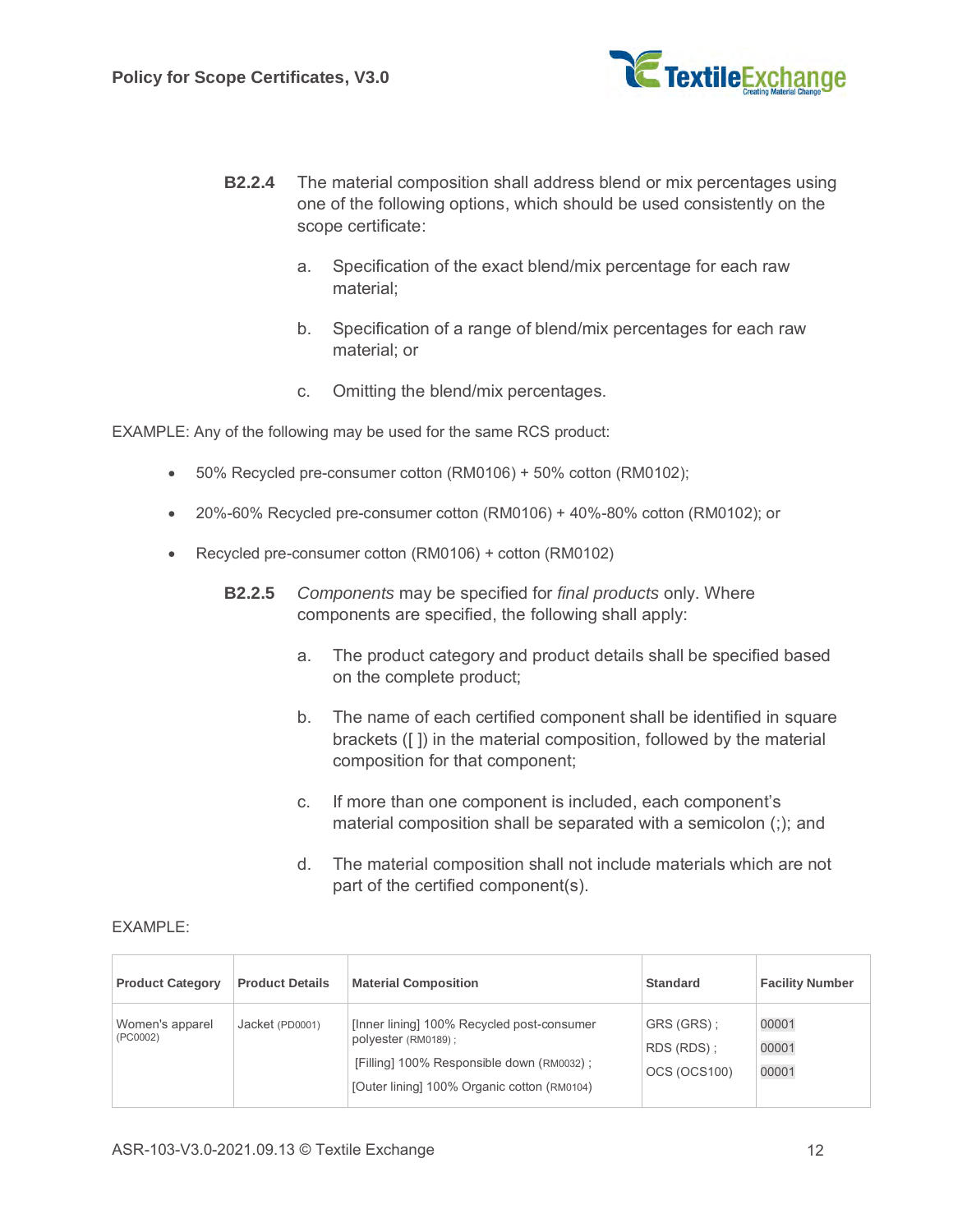

- **B2.2.6** The standard shall be specified for products, along with the *label grade*(s) in parentheses. Only label grades which could apply to the specific product shall be specified. The label grade(s) shall be specified as follows:
	- a. For any product which does not qualify for labeling, "No label". This takes precedence over the options below if the product does not qualify for labeling. See *TE-301 Standards Claims Policy* for details of eligibility for labeling.
	- b. For OCS, either "OCS 100" or "OCS Blended".
	- c. For RCS, either "RCS 100" or "RCS Blended".
	- d. For GRS, "GRS".
	- e. For RDS, "RDS".
	- f. For RWS, "RWS".
	- g. For RMS, "RMS".
	- h. For RAS, "RAS". or
	- i. For CCS, a reference to the name of the non-Textile Exchange standard if that standard's labeling requirements are met, or otherwise "n/a".
- **B2.2.7** Each scope certificate shall specify at least one product. All products which the certified organization may sell as certified or may process as a subcontractor on behalf of another certified organization shall be specified.
- **B2.2.8** The facility number (see [B3.1\)](#page-12-0) shall be specified for each facility which may be involved in the production or storage of the product.

### <span id="page-12-1"></span>B3. Facilities Page

#### <span id="page-12-0"></span>**B3.1 Facilities**

Three appendices are included on the facilities page to identify all facilities (i.e. sites and subcontractors) included within the scope of certification.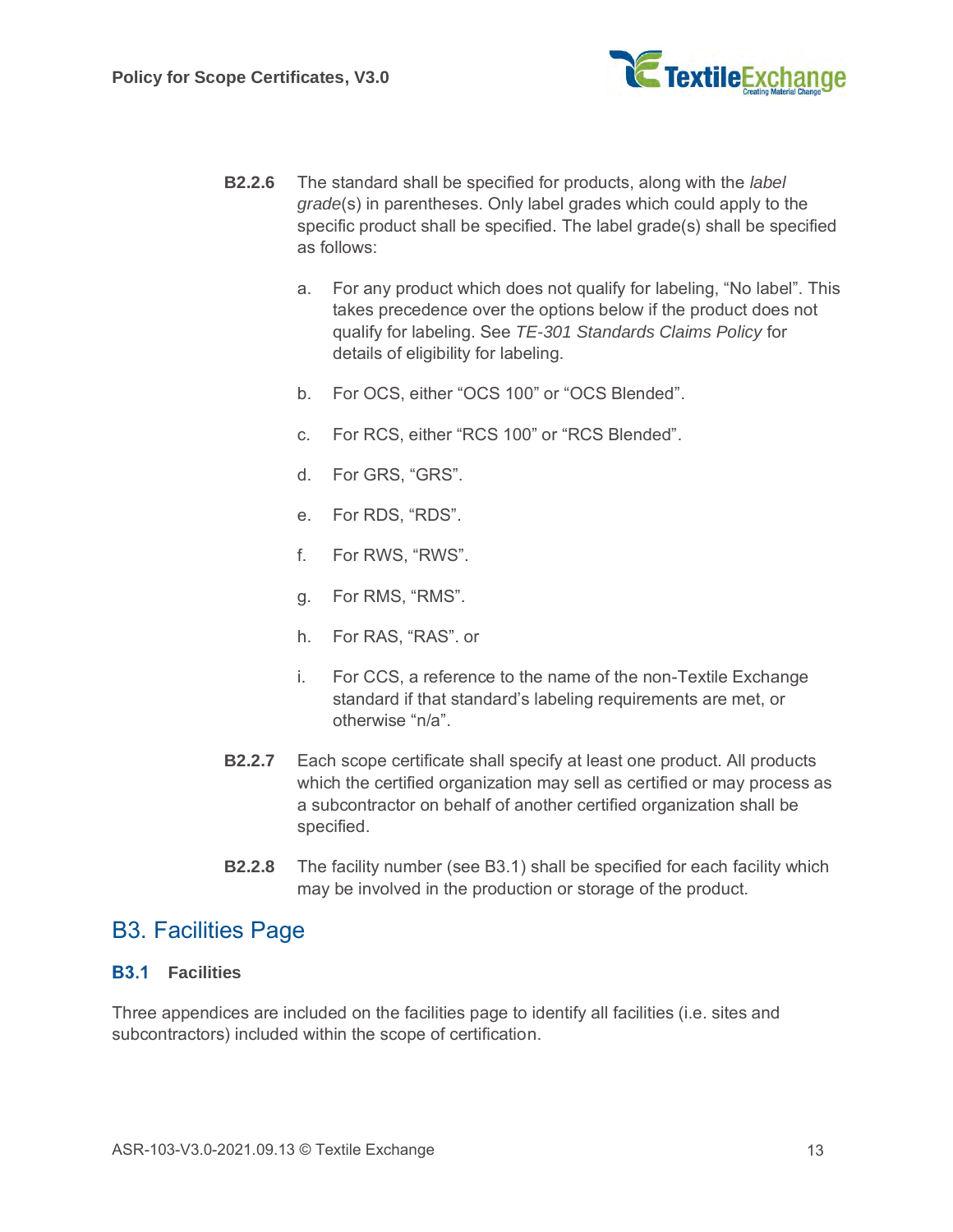

- **B3.1.1** The certification body shall assign a facility number to each facility. Each facility number shall be unique among the facilities currently or formerly included in the scope certificate.
- **B3.1.2** The certification body may divide the contents of the facilities page across multiple pages even when available space does not require this to allow for more control of information sharing (e.g. placing subcontractor appendices on separate pages from the site appendix since subcontractor identities are not public information).
- **B3.1.3** Where a table appears on multiple pages, the table name and header shall be repeated on each page.

#### **B3.2** Site Appendix

Each certified *site* shall be specified in the Site Appendix along with its facility number and address. The *main site*, which is named as the certified organization (see [B1.4\)](#page-4-1), shall be named first and its name shall be followed by "(main)".

- **B3.2.1** The processing categories that are included within the scope of certification shall be named for each site using the process terms in *ASR-213*. The applicable codes shall be specified (in parentheses).
- **B3.2.2** For multi-standard scope certificates, the standard(s) shall be specified per site. For all other scope certificates, this column may be removed. The column shall be filled in if it is present.
- **B3.2.3** For RAF standards and RDS, each certified farm which is individually certified or included in a farm group or communal farmer group shall be specified. Each farm area shall be specified as a single site.
- **B3.2.4** For farms and farm areas, the farm's estimated production capacity per claimed raw material shall be specified in kg along with the applicable raw material code. For all other scope certificates, this column may be removed.

#### <span id="page-13-0"></span>**B3.3 Associated Subcontractor Appendix**

Each *associated subcontractor* shall be specified in the Associated Subcontractor Appendix along with its facility number and address.

> **B3.3.1** The processing categories that are included within the scope of certification shall be named for each associated subcontractor using the process terms in *ASR-213*. The applicable codes shall be specified (in parentheses).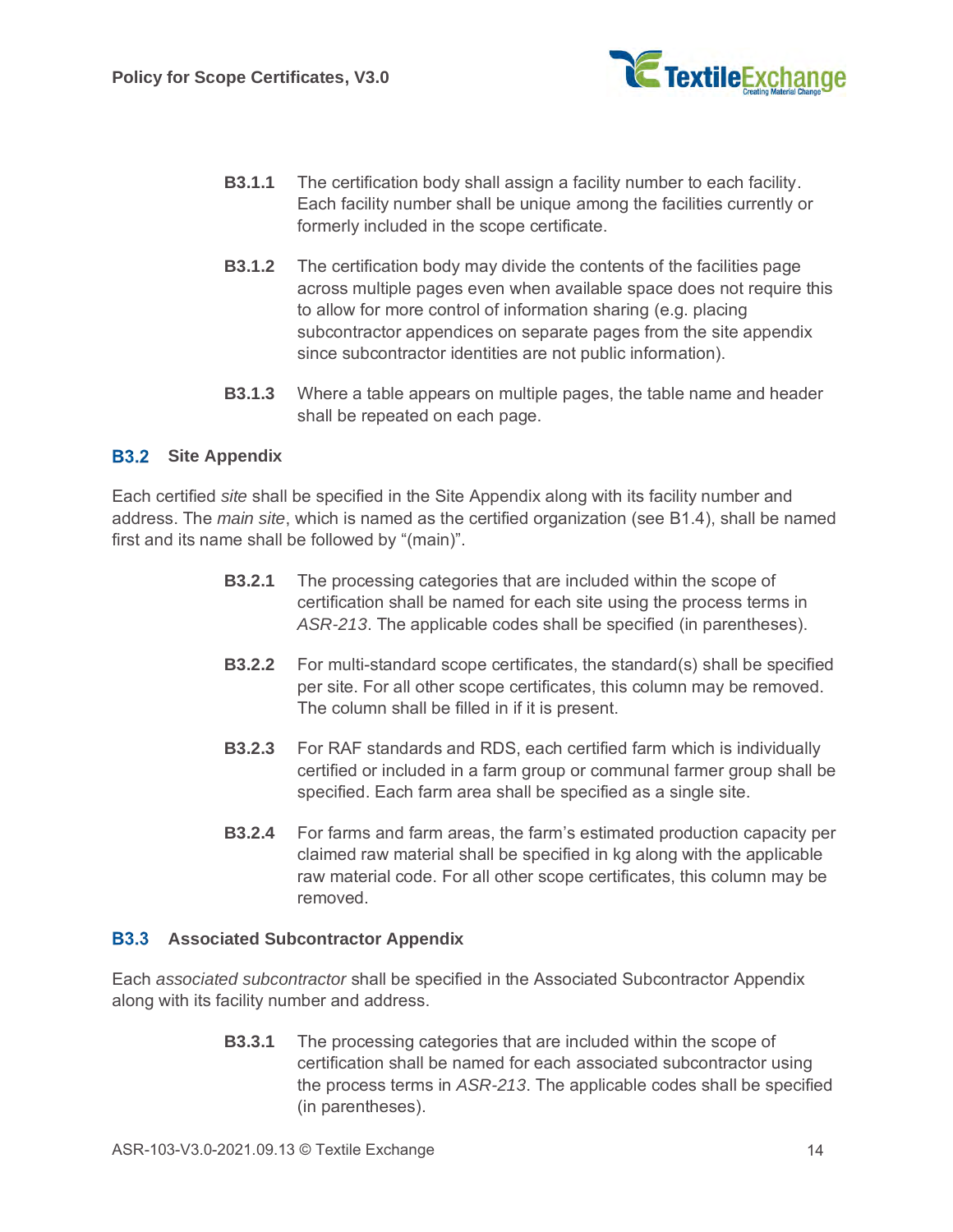

- **B3.3.2** For multi-standard scope certificates, the standard(s) shall be specified per associated subcontractor. For all other scope certificates, this column may be removed. The column shall be filled in if it is present.
- **B3.3.3** The Associated Subcontractor Appendix shall state "None" instead of the table if there are no associated subcontractors.

#### **Independently Certified Subcontractor Appendix**

Each *independently certified subcontractor* shall be specified in the Independently Certified Subcontractor Appendix along with its facility number and address.

- **B3.4.1** The applicable certification body's licensing code and the subcontractor's license number for the subcontractor's scope certificate shall be specified, along with the expiry date of the scope certificate. The certification body is not required to immediately update the scope certificate upon an independently certified subcontractor's recertification, but shall update this information each time the scope certificate is updated for other reasons, and shall update the scope certificate if an independently certified subcontractor ceases to be certified.
- **B3.4.2** The processing categories that are included within the scope of certification shall be named for each independently certified subcontractor using the process terms in *ASR-213*. The applicable codes shall be specified (in parentheses).
- **B3.4.3** For multi-standard scope certificates, the standard(s) shall be specified per independently certified subcontractor. For all other scope certificates, this column may be removed. The column shall be filled in if it is present.
- **B3.4.4** The Independently Certified Subcontractor Appendix shall state "None" instead of the table if there are no independently certified subcontractors.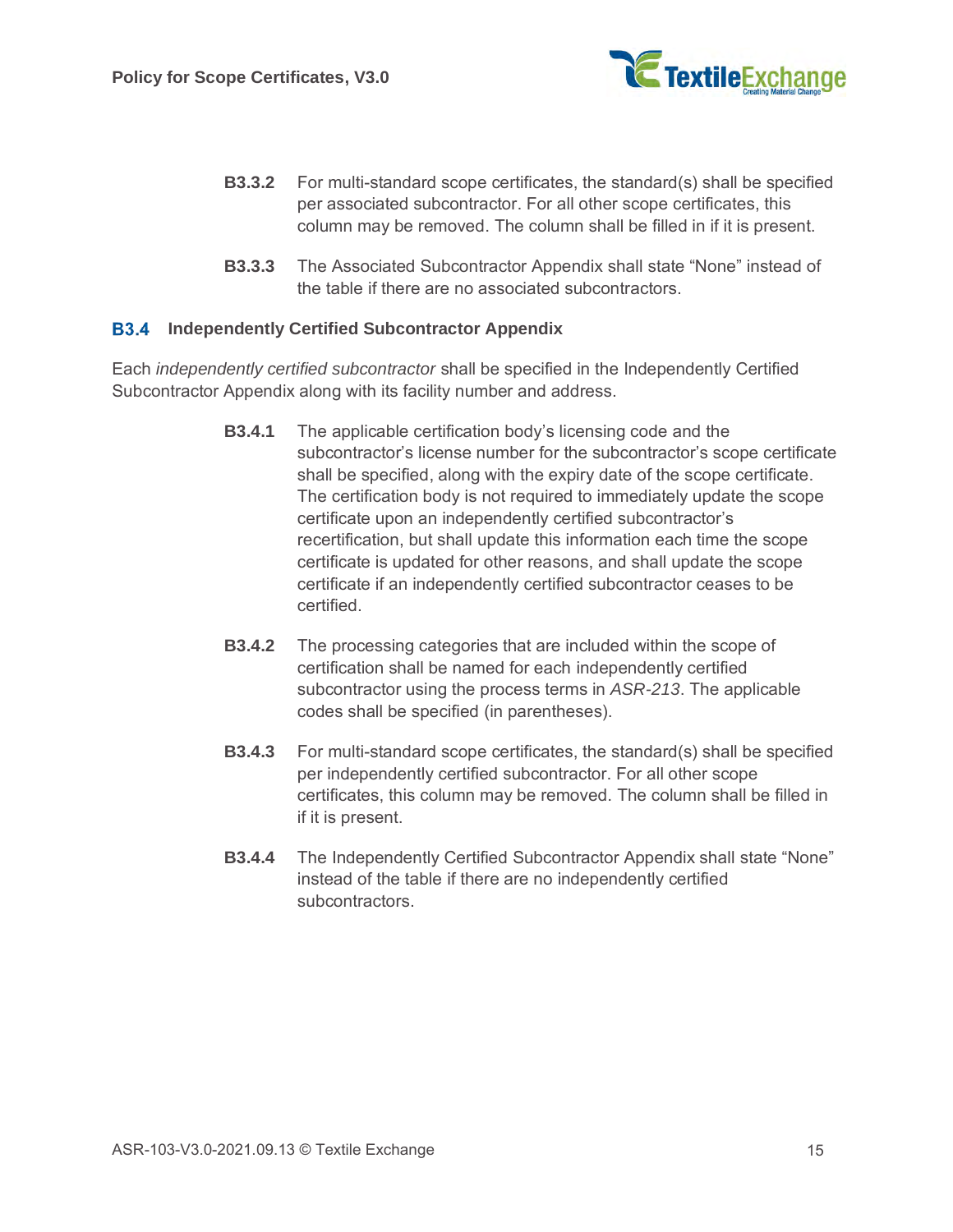

# Section C - Transition to the Policy and Template for Scope Certificates 3.0

# <span id="page-15-0"></span>C1. Application of Scope Certificate Policy 3.0

- The certification body should implement all of *ASR-103-V3.0 Policy for Scope Certificates* no later than January 1, 2022, and shall do so no later than July 1, 2022.
- The certification body shall implement the following elements of *ASR-103-V3.0* no later than January 1, 2022:
	- **C1.2.1** Inclusion of all data required by both *ASR-103-V2.1* and *ASR-103-V3.0* on all scope certificates;
	- **C1.2.2** Informing Textile Exchange of the method of authentication which will be used, even if it is not yet fully implemented (see [A4\)](#page-2-1);
	- **C1.2.3** Use of terminology and codes specified in *ASR-213-V1.1* (see [A2.5\)](#page-1-0);
	- **C1.2.4** Use of geographic classification referred to in *ASR-214* (see [A3.2\)](#page-1-1);
	- **C1.2.5** Updated validity and issuance dates criteria (see [B1.9\)](#page-6-0); and
	- **C1.2.6** Products Appendix format and mandatory information (see [B2.2\)](#page-10-0).
- The certification body shall implement the following elements of *ASR-103-V3.0* no later than April 1, 2022:
	- **C1.3.1** Certificate authentication criteria (see [A4\)](#page-2-1);
	- **C1.3.2** Date and numbering formats (see [A3.3](#page-1-2) and [A3.4\)](#page-1-3);
	- **C1.3.3** Updated scope certificate number format (see [B1.3\)](#page-4-0);
	- **C1.3.4** Licensing, accreditation body, inspection body, and declaration statements (see [B1.12,](#page-8-0) [B1.13,](#page-8-1) and [B1.15\)](#page-8-2); and
	- **C1.3.5** Appendices from the facilities page, excluding farm capacity information (see [B3\)](#page-12-1).
- The following elements of *ASR-103-V3.0* are not mandatory until July 1, 2022:
	- **C1.4.1** Multi-standard supply chain scope certificates for RAF standards (see [A5\)](#page-3-0) and use of "Name of program" (see [B1.6.3\)](#page-5-1);